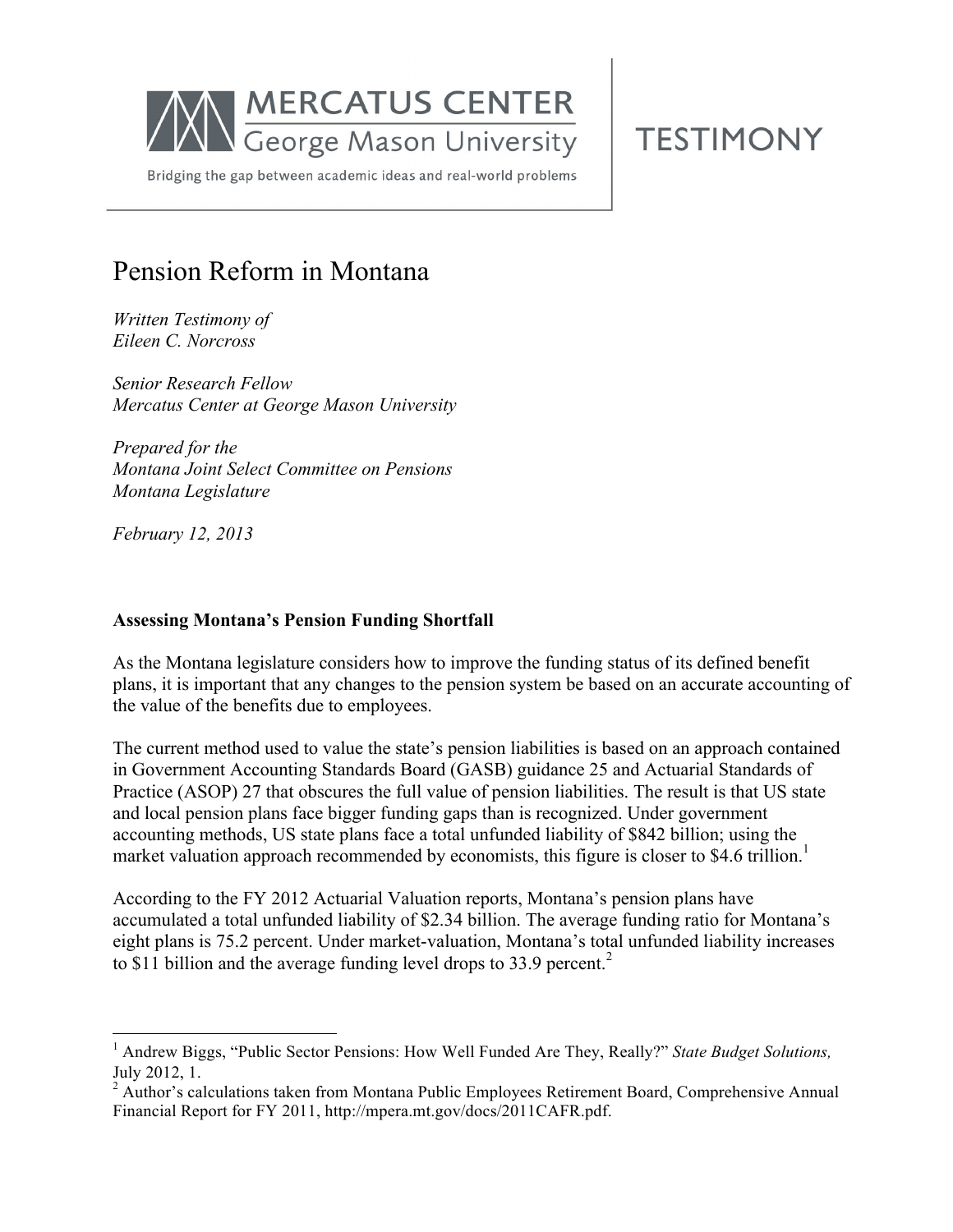The reason for this large discrepancy between government accounting methods and the market valuation approach is due to a powerful and basic assumption that guides the measurement of plan benefits: the selection of the discount rate used to calculate the present value of the pension liability.

#### **Selecting a Discount Rate to Value Public Pension Liabilities**

To determine the funding level of a pension plan requires comparing plan assets with plan liabilities (i.e., the benefits owed to employees). The plan sponsor is trying to determine if current assets are sufficient to cover the benefits promised to employees upon their retirement. To make this comparison between assets and liabilities requires converting the future value of plan benefits into a present value by "backing out" the interest earned on the benefit each year. The process of backing out those interest payments is known as "discounting," or reverse compounding. A rate of interest must be selected to make this calculation. According to economic theory, the selection of a discount rate should be guided by considering the risk and timing of plan payments.

A public sector pension represents a promise on the part of the government to pay an employee a certain sum upon retirement, on a monthly basis, until their death, based on the employee's years of service, a measure of final salary, a benefit multiplier, and age.

These employees' benefits constitute a liability to the government—a stream of future cash flows that the government as employer must pay to its employees, much like a bond. The risk that must be considered is the likelihood that the payment will be made to retirees.

The pension benefit is risk-free, or guaranteed, from the vantage point of the worker. It is a nearcertainty that the government will not opt to default on this payment. In Montana, accrued benefits are legally protected under the Contract Clause.<sup>3</sup> Given this level of protection, the best match for a public sector pension is the yield of 15-year Treasury bonds. Fifteen years reflects the average duration of a plan with a mix of active and retired members.<sup>4</sup>

When Montana's pension valuation reports were published, the yield on 15-year Treasury bonds was 2.03 percent. Montana's pension plan liabilities are currently valued using a 7.75 percent discount rate, which is also the rate of return the plan expects to achieve on its investments. As Table 1 and Table 2 show, changing the discount rate has a powerful effect on the measurement of the liability. A one-percentage difference in the discount rate causes the liability to change by between 15 to 20 percent. Dropping the discount rate from 7.75 percent to 2.03 percent increases the present value of the liability dramatically and also increases the size of the contributions needed today to fund future benefits.

<sup>3</sup> "Examination of Pension Funding Challenges Through Legal, Policy, Funding and Fiscal Lenses," Montana Legislative Fiscal Division and Legislative Services Division, June 12, 2012, http://leg.mt.gov/content/Publications/fiscal/interim/2012\_financemty\_June/Examination%20of

!!!!!!!!!!!!!!!!!!!!!!!!!!!!!!!!!!!!!!!!!!!!!!!!!!!!!!!

<sup>%20</sup>Pension%20Challenges.pdf. <sup>4</sup> See Ronald J. Ryan and Frank J. Fabozzi, "Rethinking Pension Liabilities and Asset Allocation," *Journal of Portfolio Management* 28, no. 4 (Summer 2002).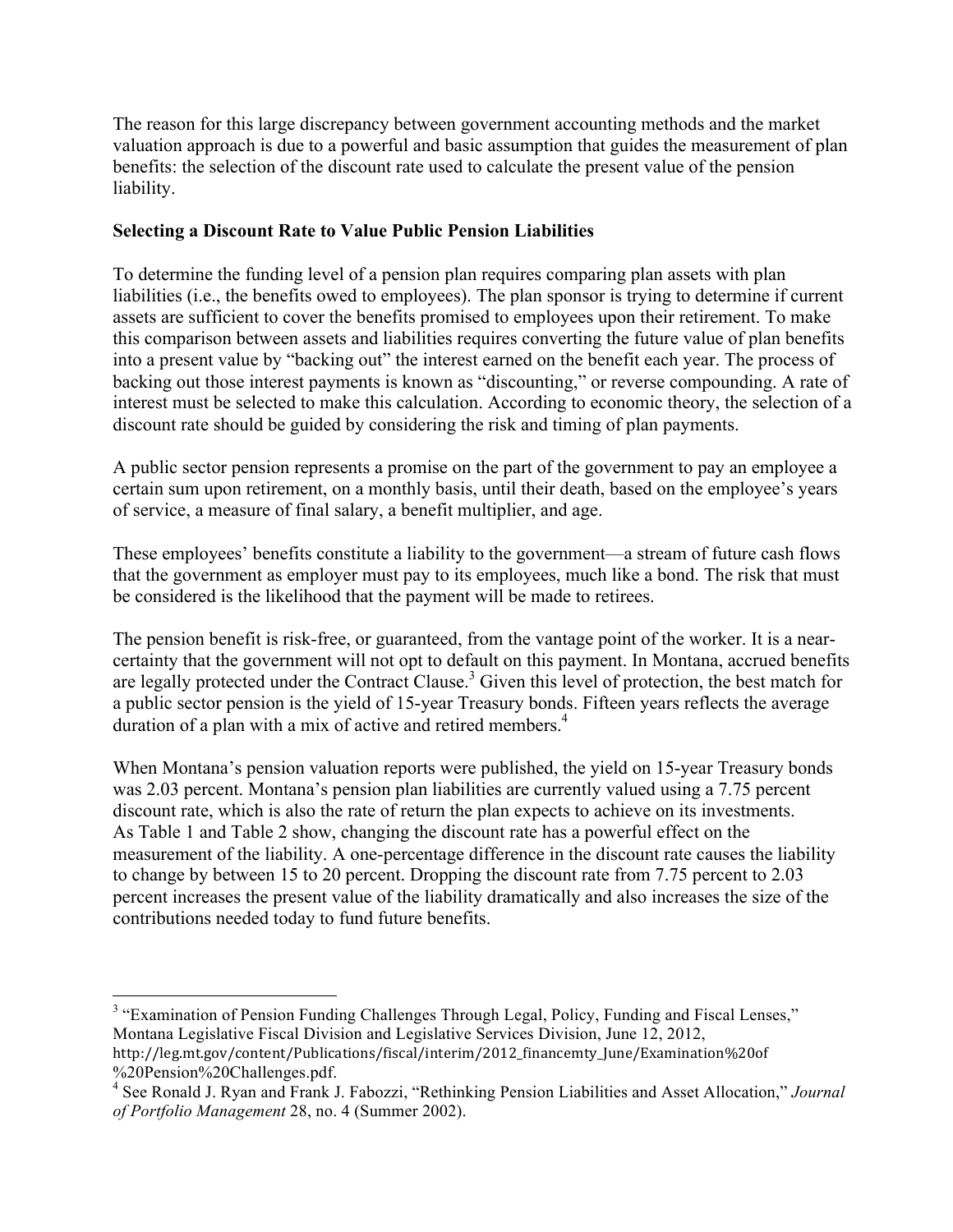Table 1 shows the size of the unfunded liability and funding ratios for each of Montana's eight defined benefit plans under current accounting rules. The most well-funded plan is the Judiciary Retirement System (JRS), which is operating with a surplus of \$17 million and reports a funding ratio of 137 percent. The least well-funded plan is the Municipal Police Officers Retirement System (MPORS), with an unfunded liability of \$193 million and a funding ratio of 55 percent.

Changing the discount rate to the yield on 15-year Treasury bonds increases the size of the unfunded liability and reveals that plans are more deeply underfunded than under current actuarial assumptions. The funding ratio of Montana's least well-funded plan, MPORS, drops from 55 percent to 24 percent.

The dramatic difference in the size of the liability produced by market valuation has led some to argue that market valuation is simply an attempt to make public plans look bad. But this is simply not the case.

Choosing a discount rate to value a stream of future cash flows is not a matter of cherry-picking interest rates to arrive at an acceptable figure. Instead, the selection of the rate is guided by the principle of matching the guarantee and timing of benefit payments.

Accounting assumptions that are devised to deliberately lower (or increase) the size of the present value only serve to artificially suppress an underlying economic reality concerning the real value of these benefits. In other words, as economist M. Barton Waring has noted, "the economics will catch up with the accounting eventually.<sup>"5</sup>

Waring further notes in his recent book, *Pension Finance*, "Best practices for estimating a discount rate, which are well established in all fields except actuarial pension finance treat the discount rate as identical to the opportunity cost of capital—that is the market cost of borrowing money or using capital on a basis that reflects all fully—diversified, market-related risks."<sup>6</sup>

GASB 25's guidance effectively links together the expected performance of plan assets to the value of plan liabilities—an approach that violates economic theory as well as the practice of financial markets. Instead, assets and liabilities should be kept separate for valuation purposes.<sup>7</sup> The issue of how to select a discount rate to value a stream of future payments is noncontroversial among economists. The University of Chicago's IGM Economic Expert panel survey of academic economists found that 98 percent agreed that US state and local governments understate their pension obligations by selecting discount rates that are too high.<sup>8</sup>

<sup>!!!!!!!!!!!!!!!!!!!!!!!!!!!!!!!!!!!!!!!!!!!!!!!!!!!!!!!</sup> <sup>5</sup> M. Barton Waring, *Pension Finance: Putting the Risks and Costs of Defined Benefit Plans Back Under Your Control* (Hoboken: John Wiley & Sons, 2012).

<sup>6</sup> Ibid.

 $<sup>7</sup>$  For a discussion of pension liability valuation see, Robert Novy-Marx and Joshua Rauh, "Public Pension"</sup> Promises: How Big Are They and What Are They Worth?"

Also, Waring, *Pension Finance*.<br><sup>8</sup> See IGM Forum, "U.S. State Budgets," October 1, 2012, http://www.igmchicago.org/igm-economic -experts-panel/poll-results?SurveyID=SV\_87dlrlXQvZkFB1r.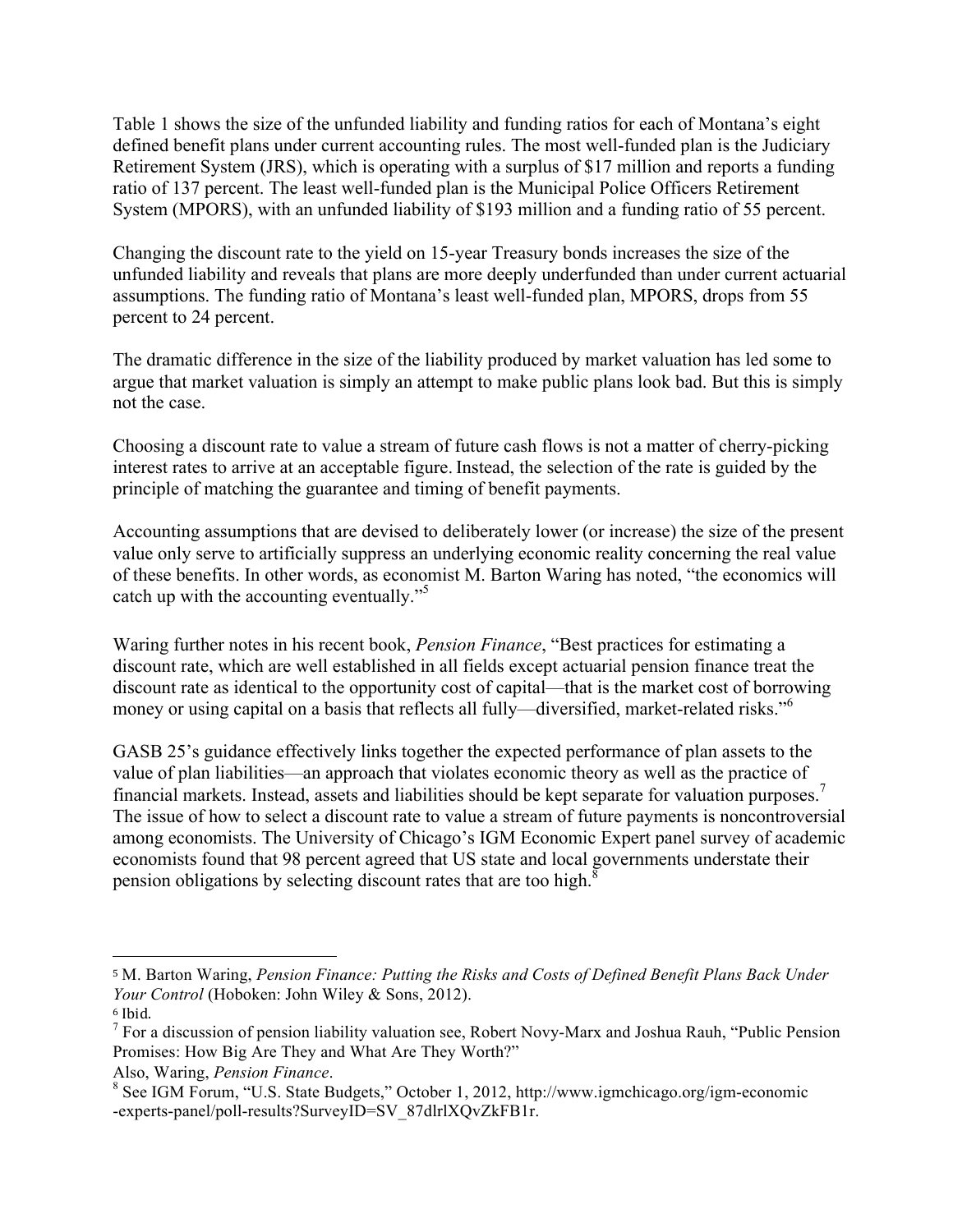The independence of plan assets and liabilities for the purpose of valuation is perhaps best explained by way of analogy. The value of a home mortgage is independent from the performance of the mortgage-holder's 401K plan. While a mortgage-holder may have a good year in their investments, this fact does not allow the debtor to change the underlying value of their mortgage and cut the monthly payment in half.

The practice of valuing pension liabilities based on expected asset returns has both helped to create and expose large funding gaps in plans due to the market crash in 2007. Plans are under pressure to increase annual contributions at a time when it is more difficult to do so.

## **GASB's New Guidance: GASB 67**

!!!!!!!!!!!!!!!!!!!!!!!!!!!!!!!!!!!!!!!!!!!!!!!!!!!!!!!

In an effort to address the problem of linking the measurement of plan liabilities to the performance of plan assets, GASB has recently issued new guidance contained in GASB 67.<sup>9</sup> The new guidance is solely for reporting and not funding purposes. GASB 67 suggests that when selecting a discount rate to value plan liabilities, actuaries may apply the expected rate of return on plan assets to the funded portion of plan liabilities. To value the unfunded portion of the liability, the actuary may use the index rate for a 20-year tax-exempt general obligation bond rated AA or higher.<sup>10</sup> This rule seems to make intuitive sense. It suggests that liabilities backed by plan assets may be valued based on a higher-risk discount rate and those that are unfunded are to be valued more conservatively. However, GASB 67 fails to capture the true value of the funded portion of the liability. As with GASB 25, this new guidance rests on unsound logic and gives plans the appearance of robust funding levels based on expected asset returns.

The practical result of GASB 67 is poorly funded plans will show greater funding gaps in their annual reports, whereas plans that appear well-funded under GASB 25 will show a more modest decline in plan funding. The reason is simple arithmetic. Where unfunded liabilities are larger under GASB 25, the lower discount rate will be applied to a larger portion of the total liability, causing a greater proportion of the liability to increase in size.

Another problem that flows from the new guidance is that plan managers may be encouraged to take on greater levels of risk by pursuing higher asset returns to improve funding levels for reporting purposes. Montana's current asset portfolio does not appear to have made a dramatic swing toward higher-return/higher-risk investments. This is a good sign that Montana is not adopting a "double down on risk" approach to improve plan-funding metrics. To reduce the chance that investment decisions are influenced by the incentives contained in GASB 67,

<sup>&</sup>lt;sup>9</sup> GASB, "Financial Reporting for Pension Plans: An Amendment of GASB Statement No. 25," Statement No. 67 of the Government Accounting Standards Board, Government Accounting Standards Series No. 327-B, June 2012,

http://www.gasb.org/cs/BlobServer?blobkey=id&blobwhere=1175824320579&blobheader=application %2Fpdf&blobcol=urldata&blobtable=MungoBlobs.

<sup>&</sup>lt;sup>10</sup> Ibid, 19. Specifically, if the current and projected plan assets (with respect to current employees) would not be expected to meet all future plan benefits, then the benefits not covered by projected plan assets would be discounted by a yield or index rate for a 20-year tax-exempt general obligations bonds with an average rating AA/Aa or higher.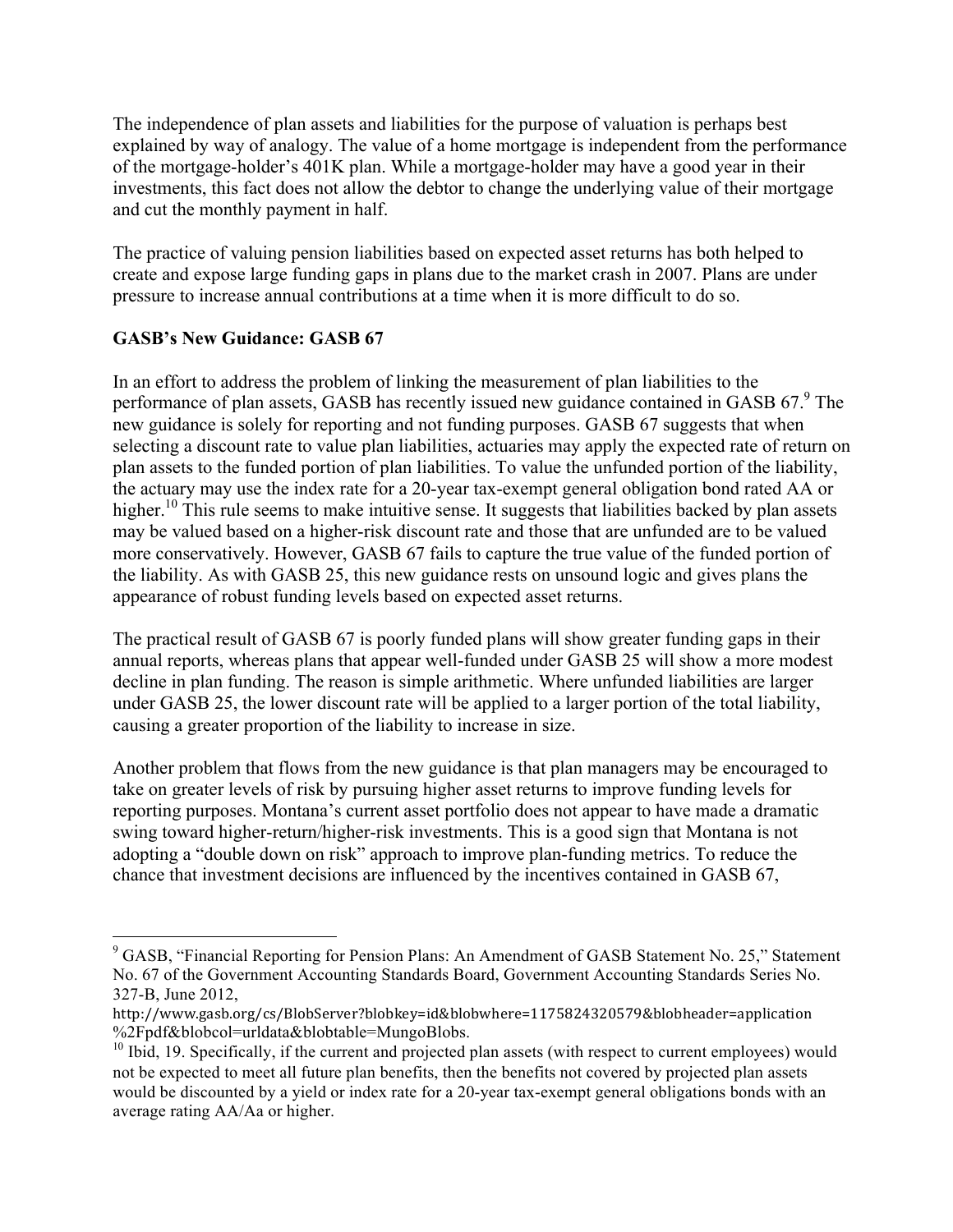Montana's Pension Board should ask actuaries to value the plan's liabilities based on their market equivalent in timing and risk and not based on the returns expected on plan assets.

Market valuation of plan liabilities will give the Board an accurate assessment of the plan's true liability and enable policymakers to adequately address funding shortfalls.

As an example, the state of Florida requested that the actuarial firm it employs to perform a valuation of the Florida Retirement System liability perform an analysis based on changing the investment return assumption.<sup>11</sup> At minimum, this analysis requested by the FRS gives plan managers a picture of how sensitive the measurement of the plan's liability is to assumptions concerning the discount rate and how this affects contribution policy. It is important to note however, that the discount rate should not be cherry-picked to fit a particular fiscal scenario.

As Montana considers how to best stabilize its pension systems and provide the state's public workers with sustainable and reliable retirement benefits, the first step toward this goal should be a market-valuation of the plan's pension liabilities. Only then can lawmakers decide how to best steward workers' and taxpayers' resources and structure retirement benefits for its employees.

#### **About the Author**

Eileen Norcross is a senior research fellow at the Mercatus Center at George Mason University. Before joining Mercatus, Eileen was a Warren Brookes Fellow at the Competitive Enterprise Institute where she focused on trade and tax policies affecting the European Union and the United States. Previously, Eileen worked as a consultant for KPMG's transfer pricing division. Eileen holds a master's degree in economics and a bachelor's in economics and US history from Rutgers University. Her current research areas include economic development policy, urban economies, the US budget, and tax and fiscal policy.

#### **About the Mercatus Center at George Mason University**

The Mercatus Center at George Mason University is the world's premier university source for market-oriented ideas—bridging the gap between academic ideas and real-world problems. A university-based research center, Mercatus advances knowledge about how markets work to improve people's lives by training graduate students, conducting research, and applying economics to offer solutions to society's most pressing problems. Our mission is to generate knowledge and understanding of the institutions that affect the freedom to prosper and to find sustainable solutions that overcome the barriers preventing individuals from living free, prosperous, and peaceful lives. Founded in 1980, the Mercatus Center is located on George Mason University's Arlington campus.

*For more information or to meet with the scholar, contact Michael Leland, (703) 993-8426, mleland@gmu.edu Mercatus Center at George Mason University, 3301 Fairfax Drive, 4th Floor, Arlington, VA 22201* 

*The ideas presented in this document do not represent official positions of the Mercatus Center or George Mason University.*

 $11$  See http://www.floridahasarighttoknow.com/docs/StatePensionActuaryLetter.pdf.